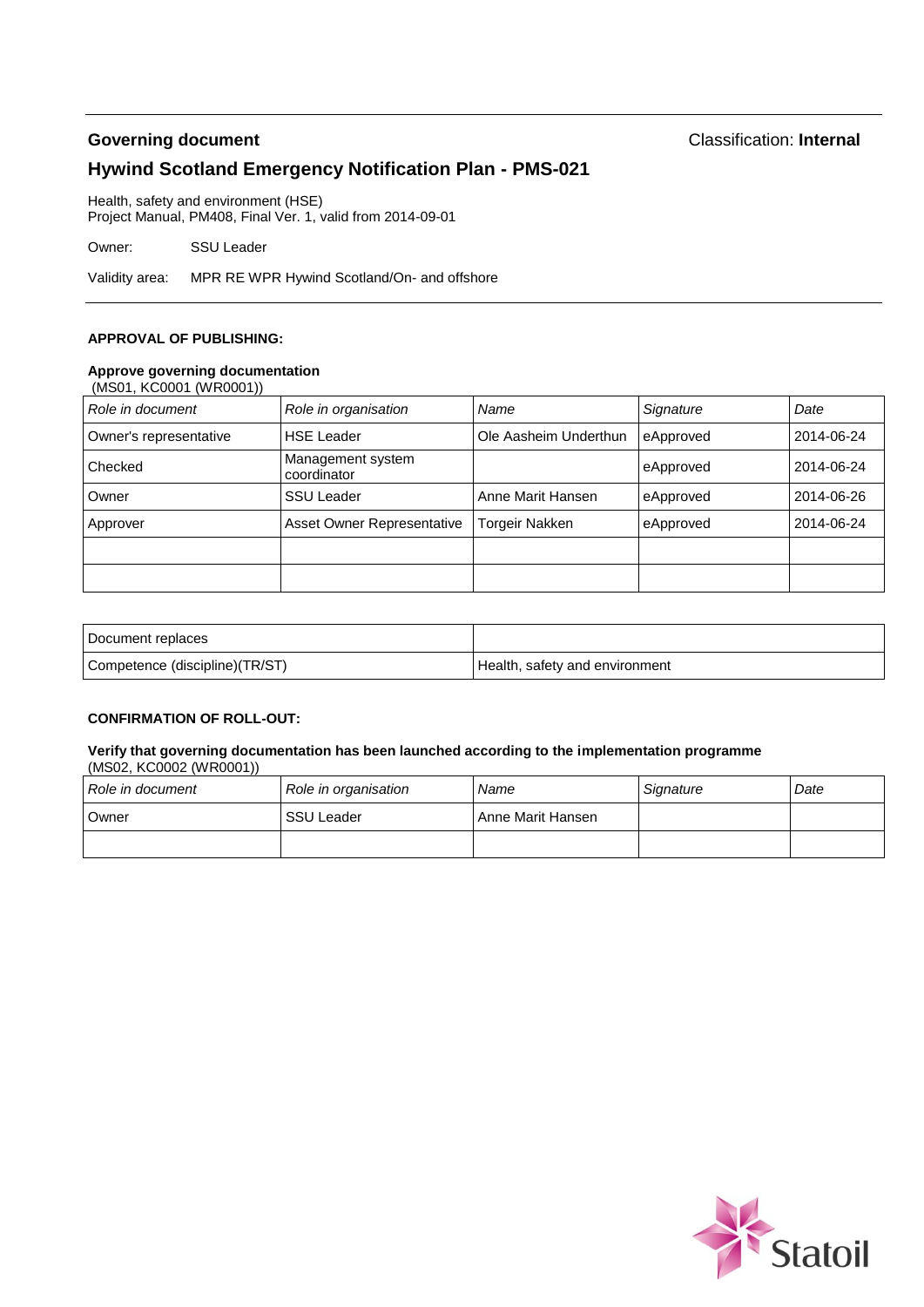# Hywind Scotland Emergency Notification Plan - PMS-021

Health, safety and environment (HSE) Project Manual, PM408, Final Ver. 1, valid from 2014-09-01

Owner: SSU Leader

Validity area: MPR RE WPR Hywind Scotland/On- and offshore

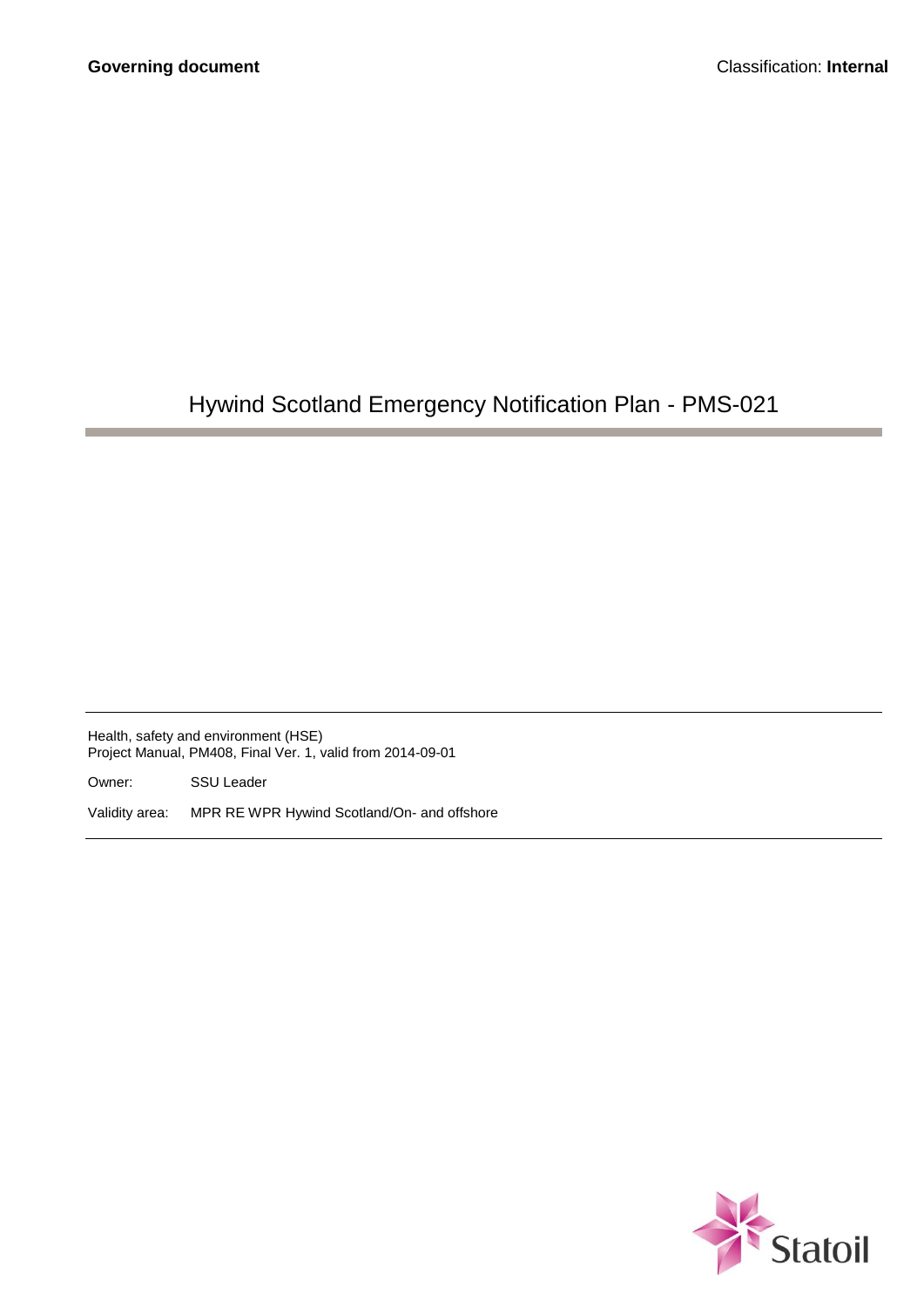| $1 \quad \blacksquare$  |     |  |  |
|-------------------------|-----|--|--|
| $\overline{2}$          |     |  |  |
|                         | 2.1 |  |  |
|                         | 22  |  |  |
| $\mathbf{3}$            |     |  |  |
|                         |     |  |  |
| $\overline{\mathbf{4}}$ |     |  |  |



Health, safety and environment (HSE), Project Manual, PM408, Final Ver. 1, valid from 2014-09-01 Page 3 of 9 Validity area: MPR RE WPR Hywind Scotland/On- and offshore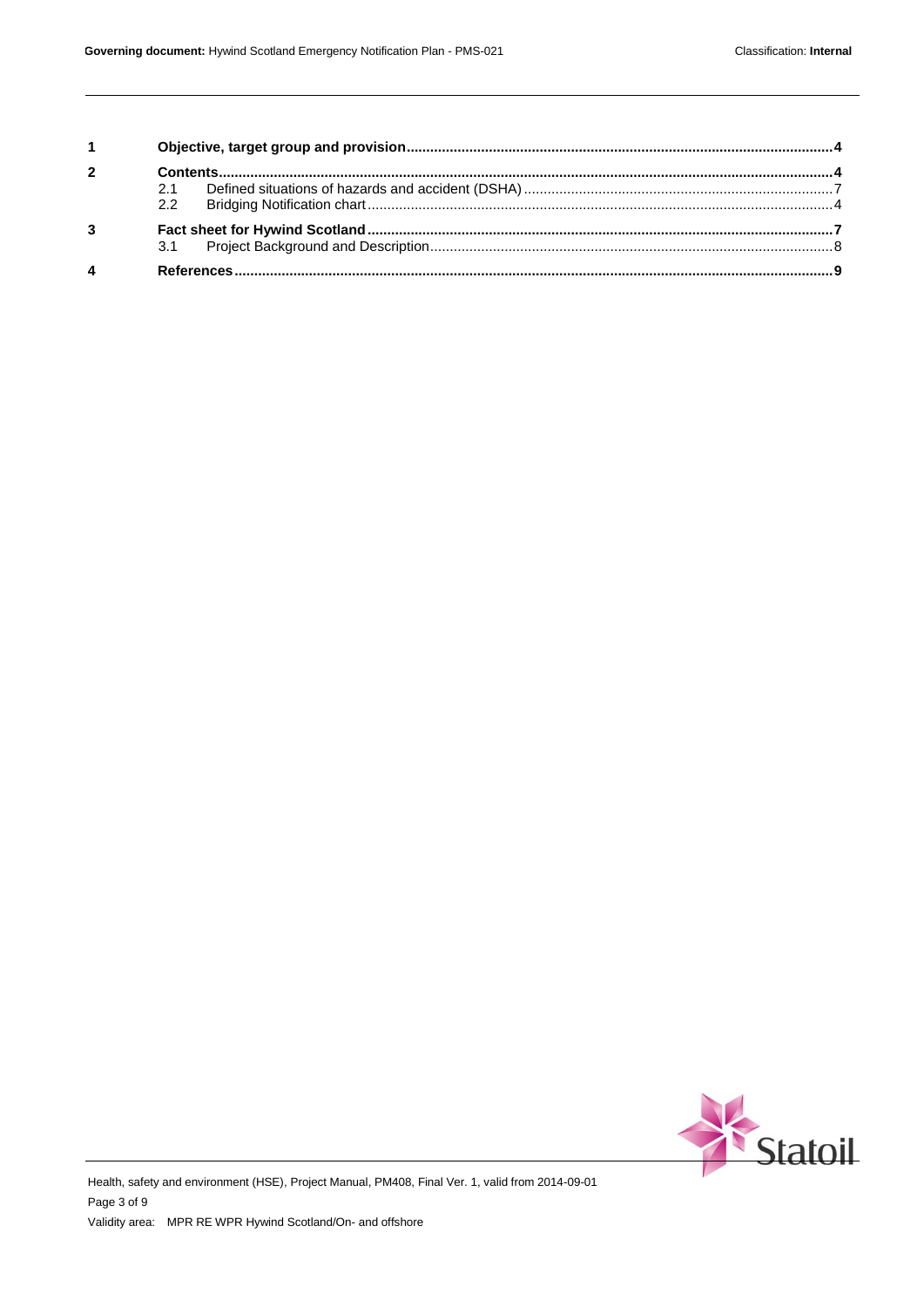# <span id="page-3-0"></span>**1 Objective, target group and provision**

<span id="page-3-1"></span>Provision is SF700 and WR 2296 Emergency Response Plan with MPR Addendum.

# **2 Contents**

In the survey and preconstruction phase of Hywind Scotland all contractors are expected to have their own Emergency Preparedness plan for the work to be undertaken. A bridging document between the Contractor and Statoil's Emergency Preparedness plan has to be established before any work can take place. The key element in the bridging document is the notification plan to create a link between the contractor's Emergency response system (Line 1 and Line 2) to Statoil Line 2 and Statoil Line 3, Main Alarm & Notification Center (MANC). Another important aspect is to check that correct set-up of notification to public 1 Line responders and subsequent reporting requirements to the Authorities is reflected in the contractors plans and the brigding document.

Statoil will be the principal contractor for the offshore construction. For onshore work and for survey work the contractor are assigned the principal contractor task.

Statoil will act as Client (ref the [CDM](http://www.hse.gov.uk/construction/cdm.htm) regulation) and the role of Statoil in case of emergency will be to manage Line 3 and to manage Line 2 HR and UK media issues locally in the UK.

# <span id="page-3-2"></span>**2.1 Bridging Notification chart**

The notification chart below illustrates a typical set-up for emergency notification for a survey vessel. Notification of Statoil will happen from the Client Rep (Vessel rep) onboard to MANC. If the vessel rep is not able to notify Statoil this will be done by the Contractor Emergency Response Team. Notification to Statoil Main Alarm and Notification Center shall be done for all emergency situations, all situations that can lead to emergencies, all serious incident (i.e. red incidents in a Statoil context even if an emergency sitation is avoided).

In Figure 1 a generic brigding notification chart is presented for an offshore contractor. For an onshore contractor, Figure2, this will be similar but Vessel Master is replaced with Site Manager at the Principal Contractor and the MRCC is replaced by Police and Medical Emergency / Doctor. For on-shore accidents in the UK the RIDDOR reporting applies.

The Emergency set-up for work prior to Sttaoil take the role as Principal Contrcator (ref CDM regulation), the notifctaion is planned as followed, illustrated in Figure 1 (offshore) and Figure 2 (onshore).

Notification from Line 1 = The accident site will go to Line 2 = ship owners emergency response team or on-shore contractors emergency response team / technical and HR support team. When Statoil have a local Client Rep/Vessel Rep<sup>1</sup> notification to MANC will be done by the CR.



Health, safety and environment (HSE), Project Manual, PM408, Final Ver. 1, valid from 2014-09-01

Page 4 of 9

 $\overline{1}$ 

On most contracts Statoil have a Clien rep / Vessel rep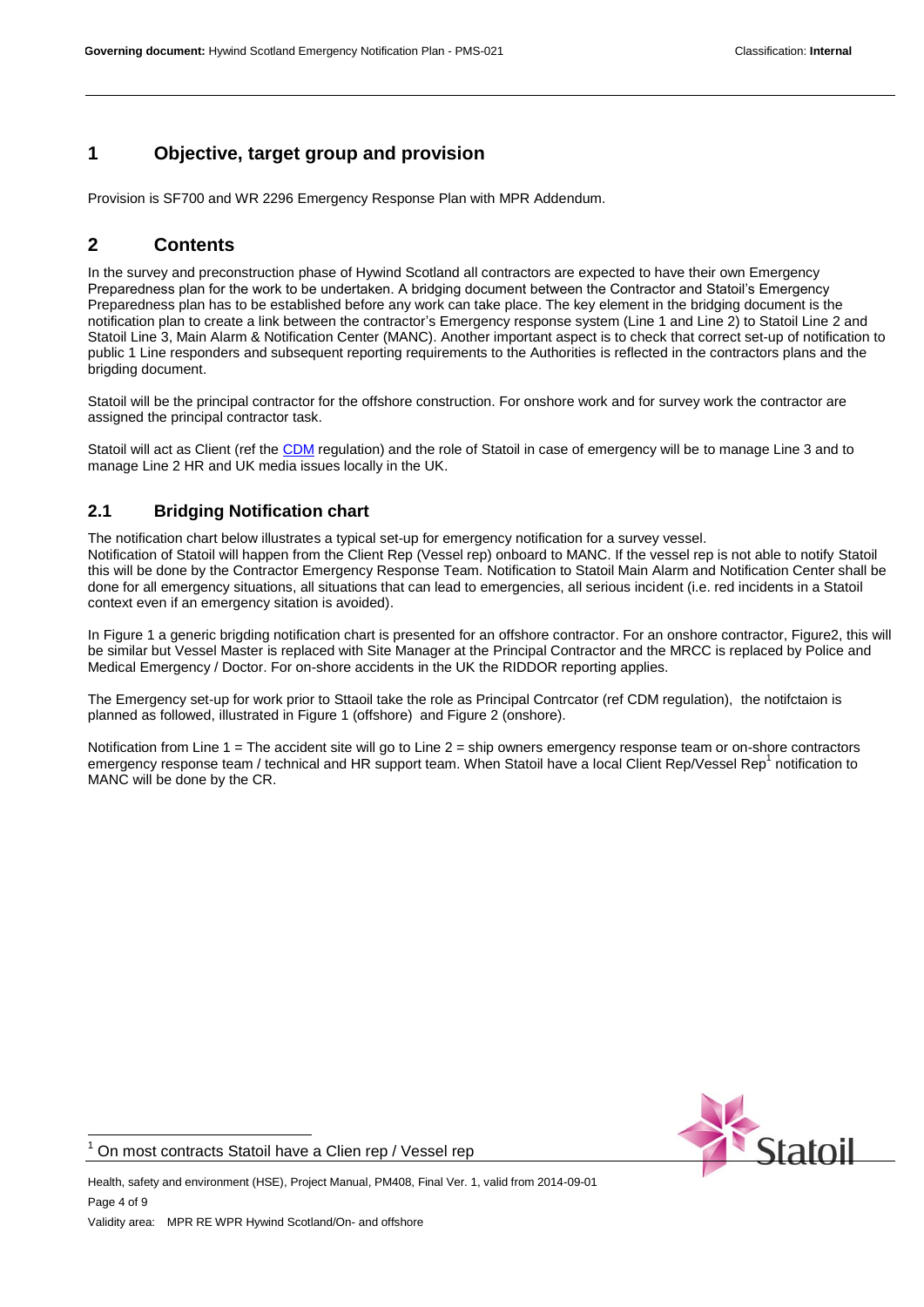

*Figure1: Generic Bridging Notification chart of offshore /marine operations pre-construction.*



Health, safety and environment (HSE), Project Manual, PM408, Final Ver. 1, valid from 2014-09-01 Page 5 of 9 Validity area: MPR RE WPR Hywind Scotland/On- and offshore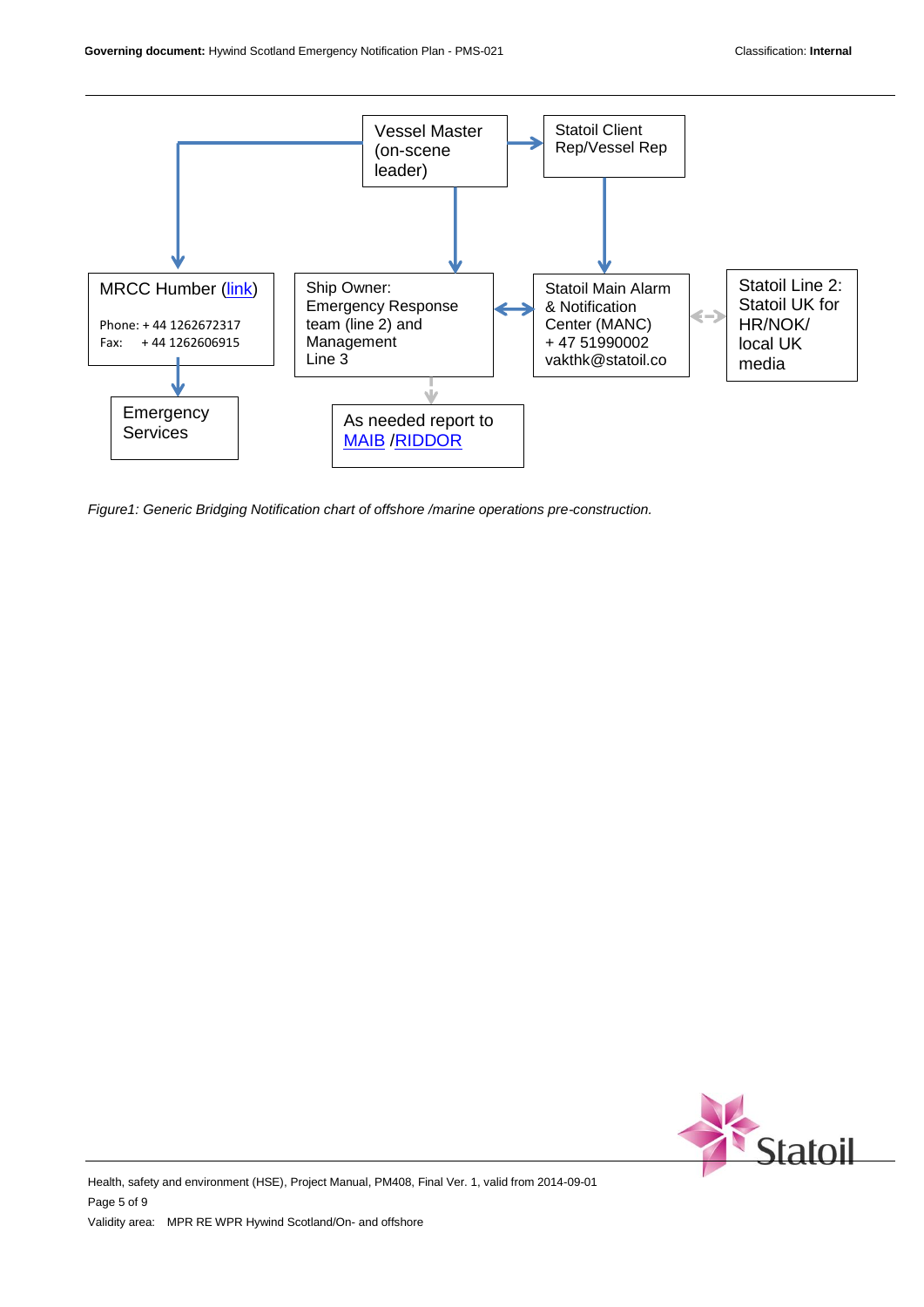For onshore emergencies the notification in UK is:



*Figure 2: Generic Bridging Notification chart of onshore activities.*



Health, safety and environment (HSE), Project Manual, PM408, Final Ver. 1, valid from 2014-09-01 Page 6 of 9 Validity area: MPR RE WPR Hywind Scotland/On- and offshore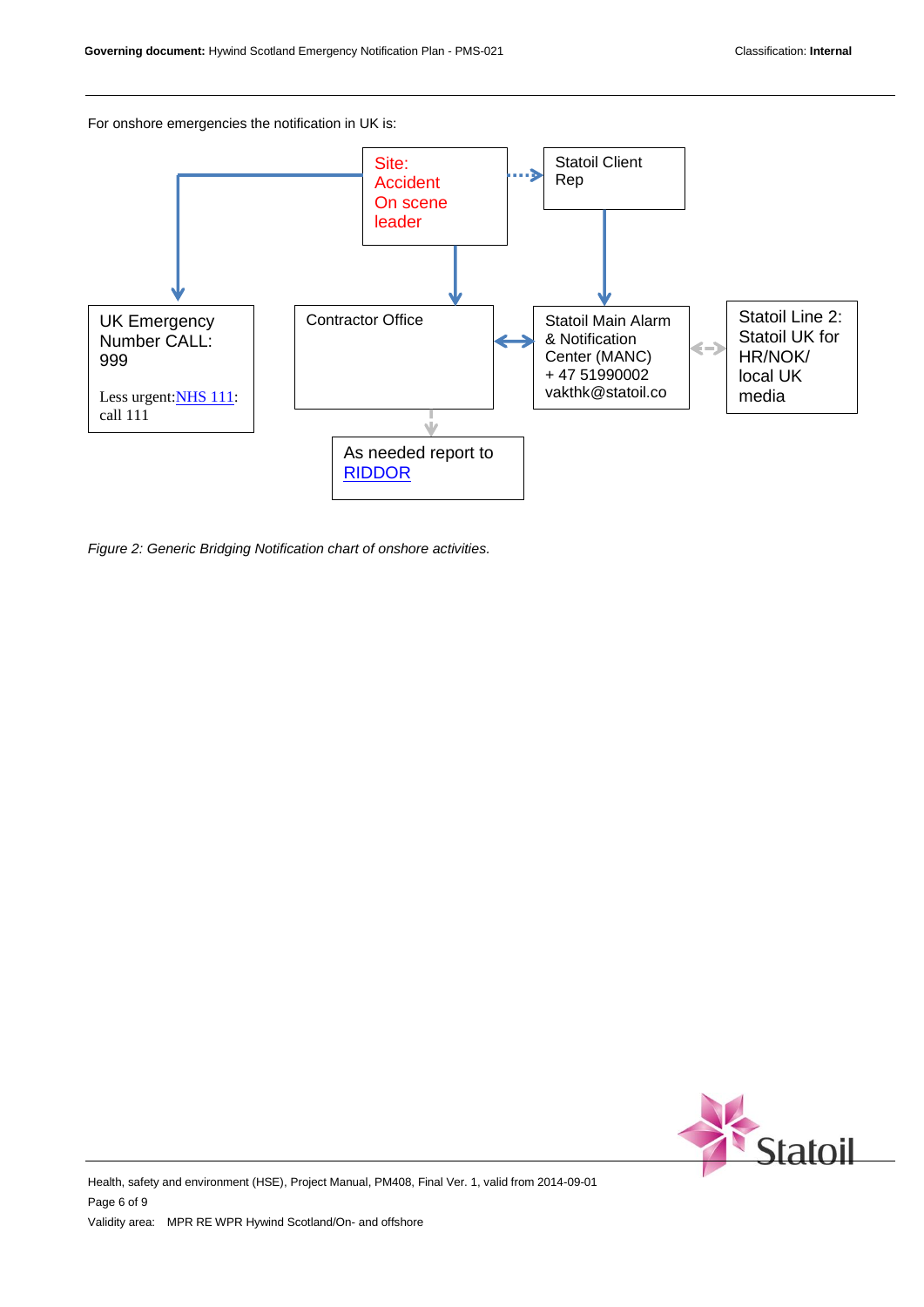In Figure 3, Statoil notification chart is presented, source WR2296 - Emergency response & Crisis management plan (line 3) in the Statoil Group.



*Figure 3: Statoil notification chart, source WR2296 - Emergency response & Crisis management plan (line 3) in the Statoil Group.* 

# <span id="page-6-0"></span>**3 Defined situations of hazards and accident (DSHA)**

Preliminary defined situations of hazards and accidents (DSHA) have been developed based on an emergency preparedness analysis (EPA) for offshore wind and Hywind Demo. The final set of DSHA will be concluded prior to Statoil taking the Principal contractor role.

The DSHA's is a selection of hazardous and accidental events that will be used for the dimensioning of the emergency preparedness in the construction and operation phase. An accidental event is an event or chain of events that may cause loss of life, or damage to health, the environment or assets. The emergency preparedness analysis (EPA) is an analysis which includes establishment of DSHA, establishment of performance standards for emergency preparedness and their fulfillment and identification of emergency preparedness measures. In this stage we have solely developed the preliminary DSHA for Hywind Scotland:

DSHA #1 Severe personnel Injury – Evacuation from installation DSHA #2 Man overboard



Health, safety and environment (HSE), Project Manual, PM408, Final Ver. 1, valid from 2014-09-01 Page 7 of 9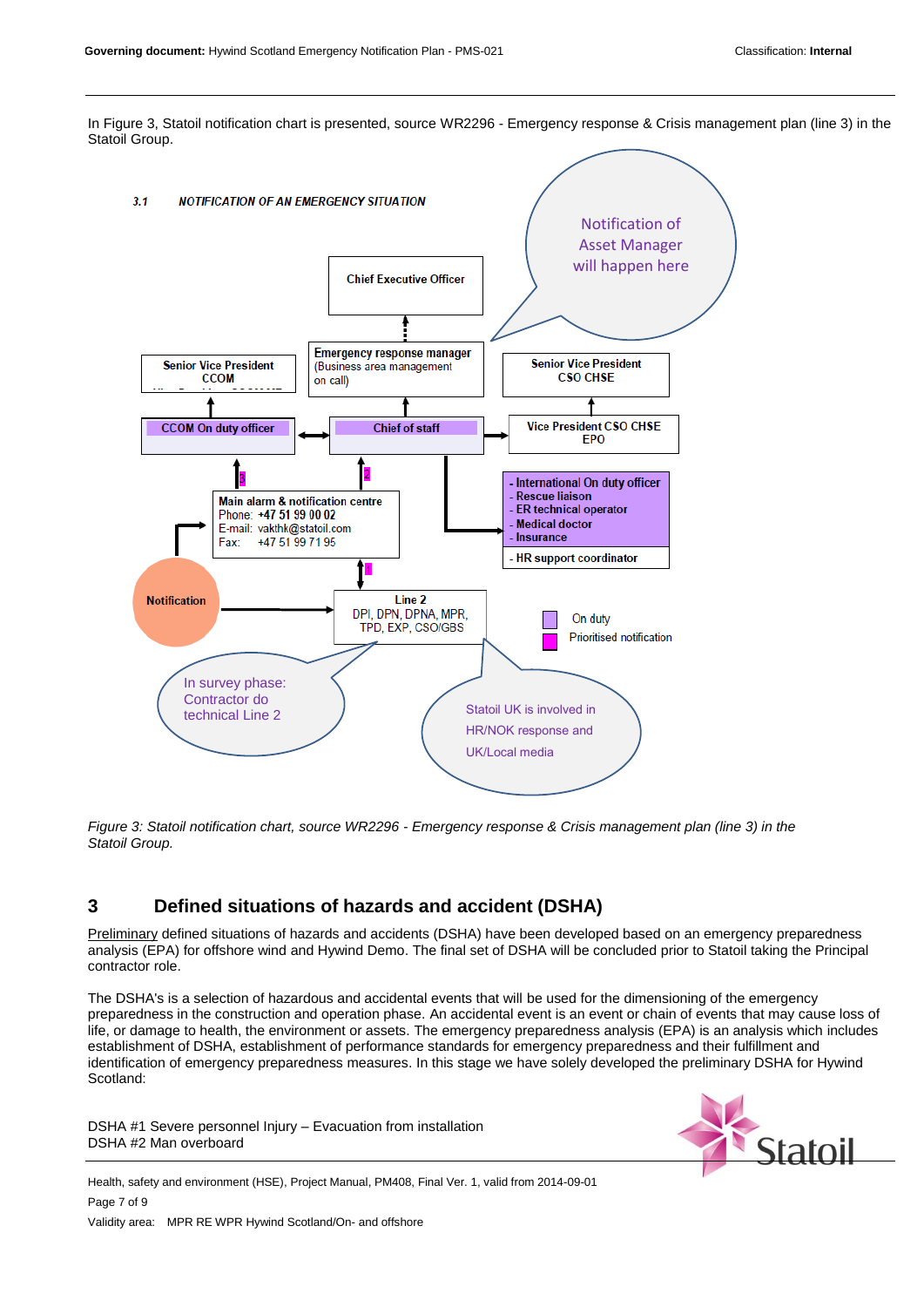DSHA #3 Environmental damage to sea or land DSHA #4 Fire and explosion DSHA #5 Ship collision DSHA #6 Extreme weather conditions DSHA #7 Sabotage DSHA #8 Severe lifting accident DSHA #9 Mooring failure DSHA #10 Accidents during transport of personnel to/from work site

It should be noted that some DSHA's are anticipated involving accidents which based on experience are likely to cause significant damage to personnel, the environment or assets during installation. Further work with regards to the DSHA's and the full emergency response capability will be the subject to the separate emergency preparedness analysis done prior to

## **4 Facts about Hywind Scotland**

The purpose of this fact sheet is to provide a general description of MPR RE WPR Hywind Scotland. A short description of the business unit and their main activities

Statoil ownership = 100%.

Stakeholder Analysis - WPR Hywind Scotland Main internal customer's: MPR RE Internal Stakeholder: Statoil ASA; MPR, TPD PRO / TEX SMT MMG Main internal partners, e.g. main Contractors: not decided Most important market / customers: SSE (Southern & Scottish Energy) Owners: Statoil External Authorities: The UK Crown Estate and Marine Scotland

## <span id="page-7-0"></span>**4.1 Project Background and Description**

Statoil ASA (Statoil) is proposing construction of an offshore wind test project, the "Hywind Scotland Project" (Project), in UK national waters off the coast of Scotland. The Project, located approximately 25 km East of Peterhead and would consist of up to five 6-megawatt (MW) floating wind turbines with a nameplate capacity of 30MW producing clean renewable energy.

The floating wind turbines would be anchored to the seabed with a system of three moorings. Each turbine will also have electricity inter-array 34.5kV cables extending from the turbines to the seabed. A buried submarine 34.5kV export transmission cable from the Project turbine array would deliver power from the Project to an interconnection point (substation) with the 33kV electric transmission grid in Peterhead Area. Additional infrastructure may be required for the transmission cable from the landfall site to the onshore substation.



Health, safety and environment (HSE), Project Manual, PM408, Final Ver. 1, valid from 2014-09-01 Page 8 of 9